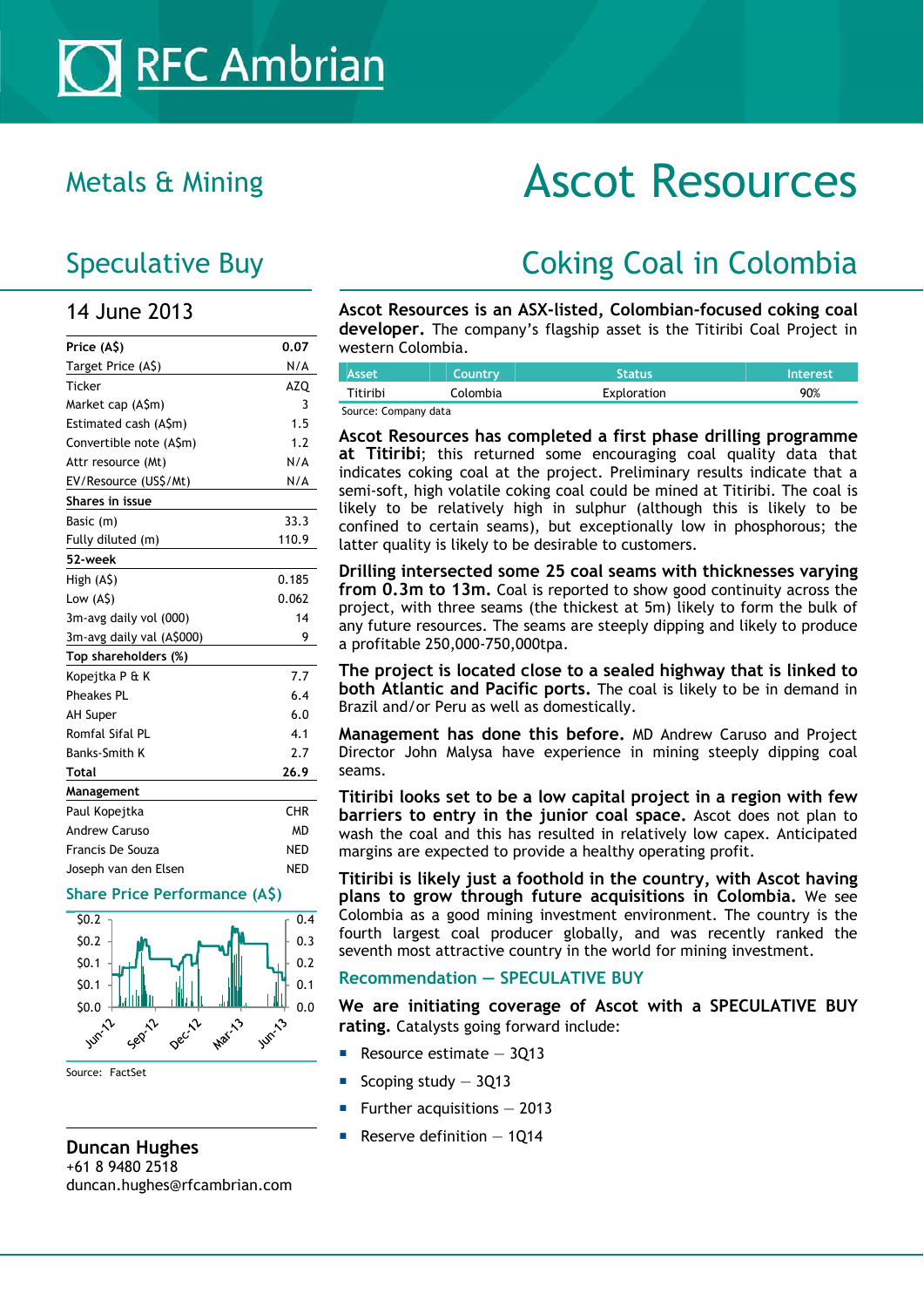# ORFC Ambrian

# **Contents**

| <b>Investment Case</b>              | 3      |
|-------------------------------------|--------|
| <b>Valuation</b><br>Investment Case | 3<br>3 |
| <b>Company Overview</b>             | 5      |
| <b>Background</b>                   | 5      |
| <b>Corporate Overview</b>           | 5      |
| <b>Corporate Strategy</b>           | 5      |
| Titiribi Project, Colombia (90%)    | 5      |
| The Path to Production              | 8      |
| <b>Infrastructure</b>               | 8      |
| <b>Off-take Options</b>             |        |
| <b>Future Acquisitions</b>          | 9      |
| Colombia                            | 10     |
| <b>Board and Management</b>         |        |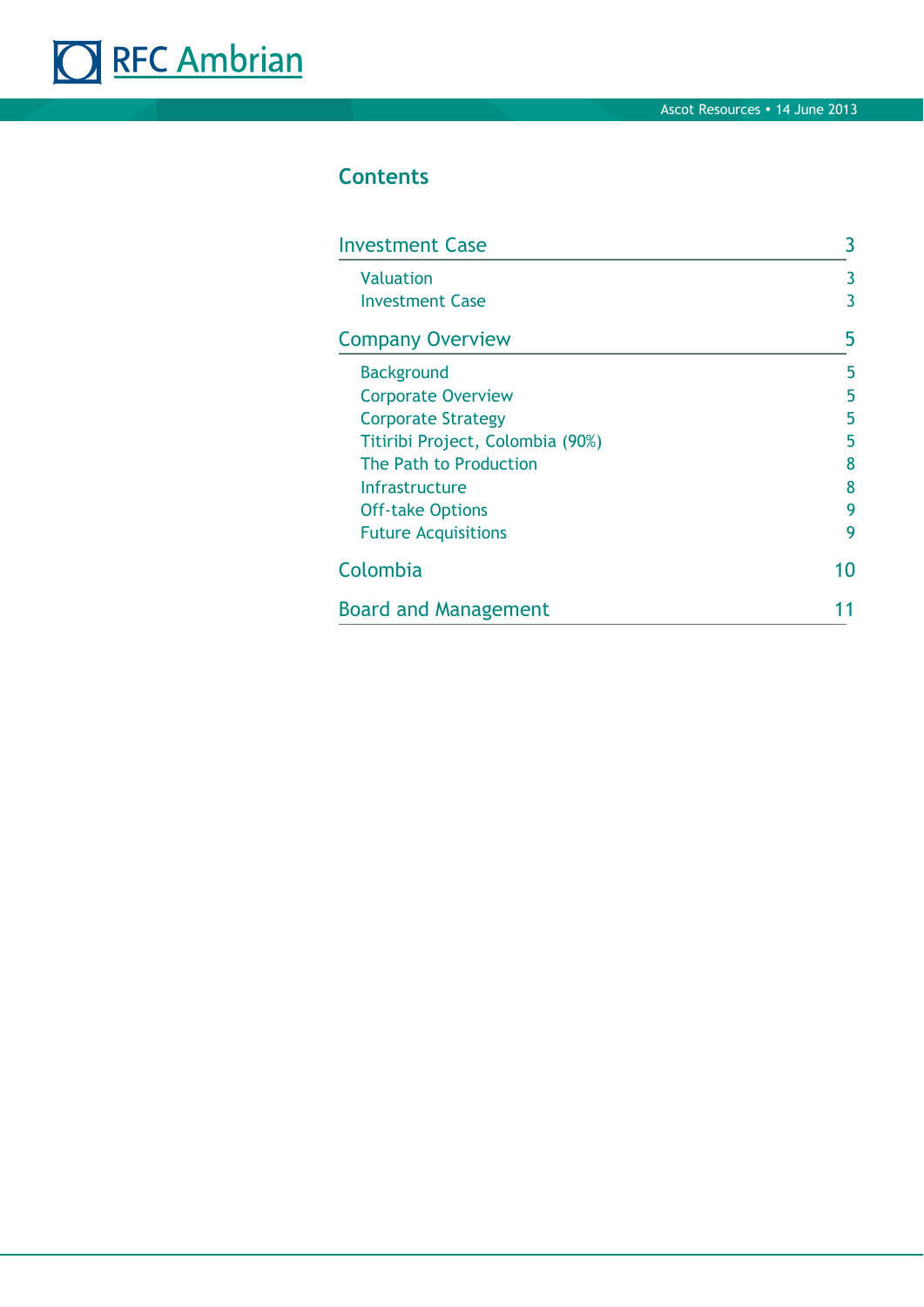

We are initiating on Ascot Resources with a **SPECULATIVE BUY** rating

Titiribi has returned strong indications that an open-pittable, semi-soft, high volatility coking coal can be mined

A relatively high strip ratio is likely

The nearby La Margarita mine has been successfully mining similar geology

Colombia represents a favourable, low-cost operating environment

Titiribi is well located near a sealed road with links to both Atlantic and Pacific ports

In our view Colombia represents an exciting opportunity to acquire good quality exploration assets

## **Investment Case**

#### **Valuation**

We are initiating on Ascot Resources with a **SPECULATIVE BUY** rating. Given the early-stage nature of the company's exploration projects, we do not feel comfortable assigning a target price at present. However, preliminary modelling utilising total FOB costs of US\$90/t and pricing of US\$120/t with low initial capital (US\$25m) provides considerable scope for upside to the current fully diluted market cap.

Colombia is largely free of junior coal miners and explorers; whilst this represents an opportunity for Ascot, it makes peer comparisons difficult, and consequently we have not completed them.

#### **Investment Case**

The maiden drilling programme at Titiribi has returned strong indications that an open-pittable, semi-soft, high volatility coking coal can be mined. The coking coal looks set to have ultra-low phosphorous content, which is likely to attract interest as a favourable blending coal. Whilst the phosphorous could attract a slight premium to benchmark pricing, it seems likely that the end product will be relatively high in sulphur and lead to an overall discount to the benchmark pricing of the coal.

The dip of the coal seams is relatively steep and, taken in combination with the width of some seams, indicates that a relatively high strip ratio is likely. Management does not want to wash the run-of-mine (ROM) coal and looks likely to utilise relatively small machinery to mine seams selectively. This should keep mining dilution down, but will limit production to less than 750,000tpa. While the low tonnage production restricts revenue, it does have benefits as lower royalties would be applicable and a less arduous approvals process likely.

Management has mined this style of coal geology before and this gives us confidence that it can do this again. The nearby La Margarita mine has been successfully mining similar geology, perhaps with even steeper dipping seams, and trucking thermal coal 300km. This provides us with further confidence that mining will be successful at Titiribi. We suspect production will likely commence in 2015 rather than the hoped for 2014.

Colombia represents a favourable, low-cost operating environment and Ascot's forecast FOB cost of US\$90/t looks achievable and should provide healthy operating margins. The plan to deliver ROM coal to market has saved considerably on initial capex, which greatly reduces the barriers to entry and lifts the NPV of the project considerably.

One of the key considerations when it comes to bulk mining projects is access to infrastructure. Titiribi is well located near a sealed road with links to both Atlantic and Pacific ports. This location, in conjunction with low haulage costs and reported port capacity, gives the company a high degree of flexibility when marketing the coal to customers.

In our view, one of the reasons Ascot Resources is undervalued is that it is listed on the ASX. Our experience is that much of the Australian investment community still believes that Colombia is controlled by drug cartels and is not a good place in which to operate and invest. This view is further enhanced by the relative lack of a junior coal mining sector in Colombia. However, in our view Colombia represents an exciting opportunity to acquire good quality exploration assets.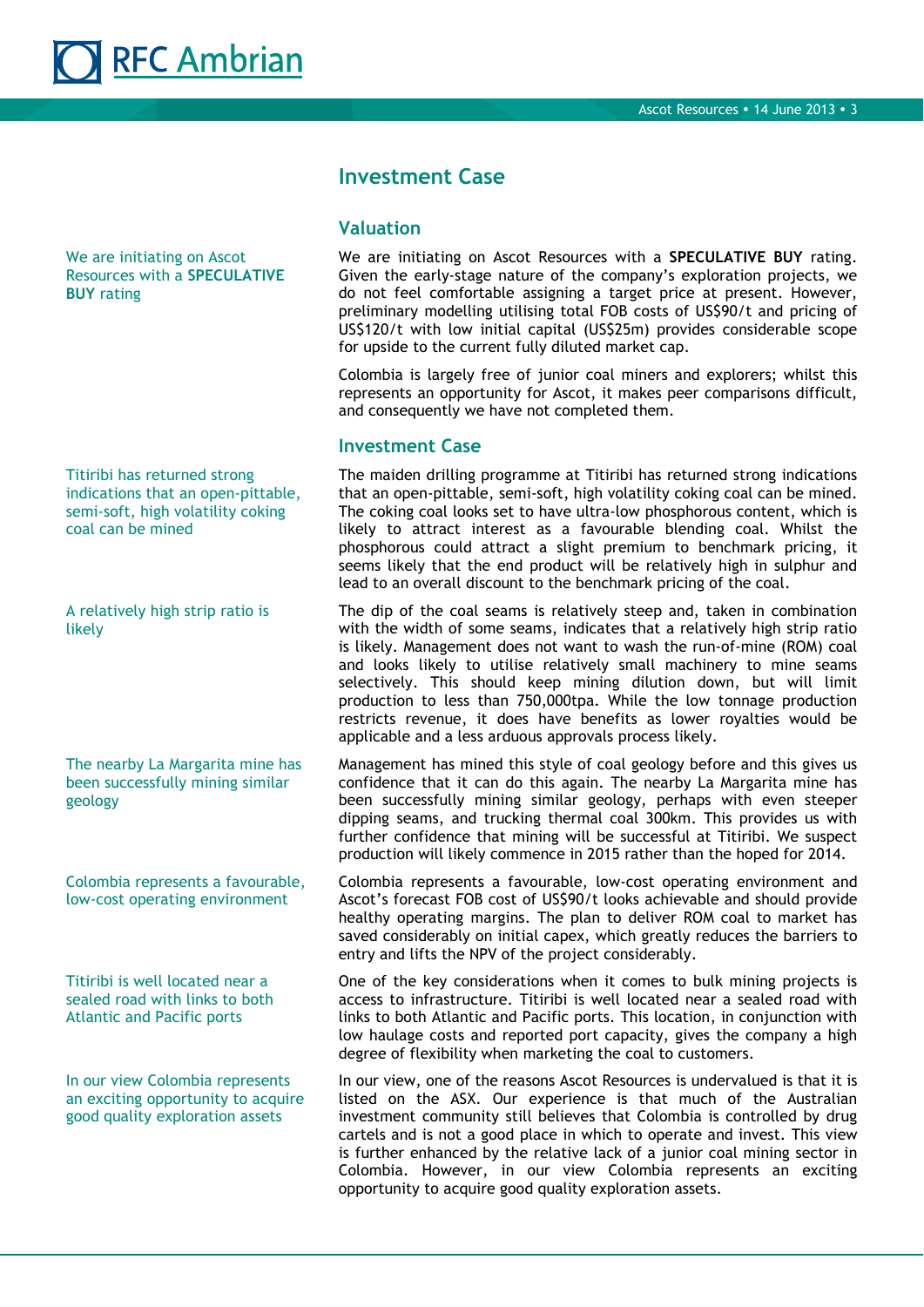# **RFC Ambrian**

Titiribi is likely to be a relatively small coal producer, but will act as an important foothold in the country

We initiate on the company as a **SPECULATIVE BUY**

The country is the fourth largest coal producer globally, and was recently ranked the seventh most attractive country in the world for mining investment. We think this is understood by European and North American investors, and Ascot may want to look to players in these markets as it develops from explorer to producer.

One of the key selling points with Ascot Resources is its 'first-mover advantage' in the junior coal space in a country with substantial coal mining opportunities. We would expect Titiribi to be just the first of many future acquisitions in the space for Ascot. The Titiribi asset is likely to be a relatively small coal producer, but will act as an important foothold in the country and should generate early cashflow and local goodwill. From this base Ascot intends to make additional acquisitions to grow its presence in coal in Colombia.

Whilst the company does not as yet have a confirmed coal resource to pin value against, we believe that the likely path to near-term cashflow and the expectation of future positive newsflow from progress at Titiribi and further accretive acquisitions justify our anticipation of share price appreciation and our initiation on the company as a **SPECULATIVE BUY**.

#### **SWOT Analysis**

| <b>Strengths</b>                                               | Weaknesses                                                                                                              |  |  |
|----------------------------------------------------------------|-------------------------------------------------------------------------------------------------------------------------|--|--|
| Coking coal likely                                             | Relatively high strip and dip                                                                                           |  |  |
| Access to sealed road & ports                                  | Limited to low tonnage                                                                                                  |  |  |
| Low-cost operating environment                                 | ASX-listed Colombian asset                                                                                              |  |  |
| Management has done this before<br>Very low phosphorous coal   | Relatively high sulphur and fairly high<br>volatility<br>Perception of political instability<br>Low liquidity on market |  |  |
| Low capex and low barriers to entry<br>Nearby mining operation |                                                                                                                         |  |  |
| Threats                                                        | <b>Opportunities</b>                                                                                                    |  |  |

Coal prices Possible permitting delays

#### Further acquisitions in-country

Expansion of project through acquisition of adjacent properties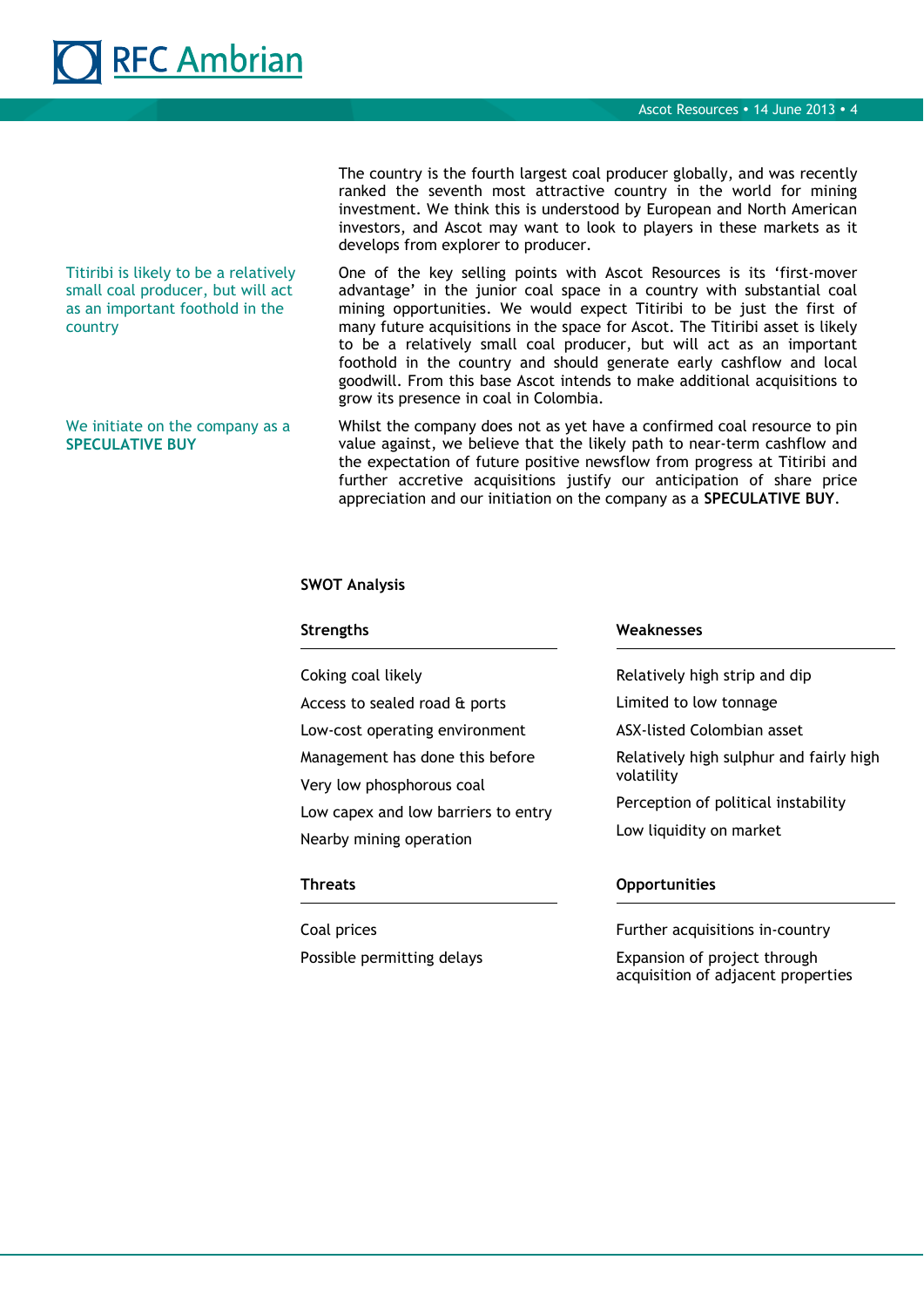

**Company Overview** 

#### **Background**

Ascot Resources started life as a listed entity in September 2010 when it listed on the ASX as the junior explorer Epic Resources. Epic was originally focused on the Quartz Hill Uranium and REE Project in Australia.

In August 2012 Epic acquired 90% of the Titiribi coal concessions for an initial consideration of 4.5m shares and A\$500,000 in cash. At this time the vendor, Paul Kopejtka, joined the board as Executive Chairman and Epic changed its name to Ascot Resources Limited.

#### **Corporate Overview**

Ascot currently has cash of around A\$1.5m and a fully-drawn, two-year unsecured convertible note for A\$1.2m issued by Resource Capital Funds (RCF). The note is convertible at RCF's election into shares at a conversion price of A\$0.18/share and pays a coupon of 14% pa.

The company's share register is largely made up of small retail holdings and high net worth individuals. Ascot has issued 4.3m options with a strike of A\$0.20 and expiry between January 2014 and February 2016.

Further consideration for the 90% ownership in the Titiribi Coal Project is to be staged in the form of vendor performance shares. These look set to dilute the shares in issue considerably. They are summarised below.

#### **Vendor Performance Shares**

| <b>Hurdle</b>         | <b>Detail</b>                | <b>Consideration (shares)</b> |
|-----------------------|------------------------------|-------------------------------|
| Stage 1 - 12 months   | 10Mt Inferred Resource*      | 11.00m                        |
| Stage 2 - 18 months   | 20Mt Inferred Resource*      | 11.50m                        |
| Stage $3 - 24$ months | 20-day VWAP > $A \notin 35c$ | 12.00m                        |
| Stage $4 - 24$ months | 20Mt Measured Resource*      | 38.76m                        |
| Total                 |                              | 73.26m                        |

\*Coal quality >5,500Kcal/kg, <15% ash and <1% sulphur; Source: Ascot Resources

Furthermore, a small royalty payment is owed to the 10% minority JV partner on production based on the size of the coal reserve delineated.

#### **Corporate Strategy**

The company intends to commission the Titiribi mine by the end of 2014. The Titiribi asset is likely to be a relatively small coal producer, but will act as an important foothold in the country and should generate early cashflow and local goodwill. From this base Ascot intends to make additional acquisitions to grow its presence in coal in Colombia.

#### **Titiribi Project, Colombia (90%)**

The project sits in the valley of Rio Cauca, which lies between the Cordillera Occidental and the Cordillera Central of the Andes mountains. Access to the project is via sealed road to the town of Titiribi and then via semi-improved gravel roads.

The company holds 90% of three concessions located in southern Antioquia near the town of Titiribi, some 70km from the city of Medellin. The project is located 350km from the Atlantic port of Turbo and 450km from the Pacific port of Buenaventura.

**Project Location** 



Source: Ascot Resources

The company intends to commission the Titiribi mine by the end of 2014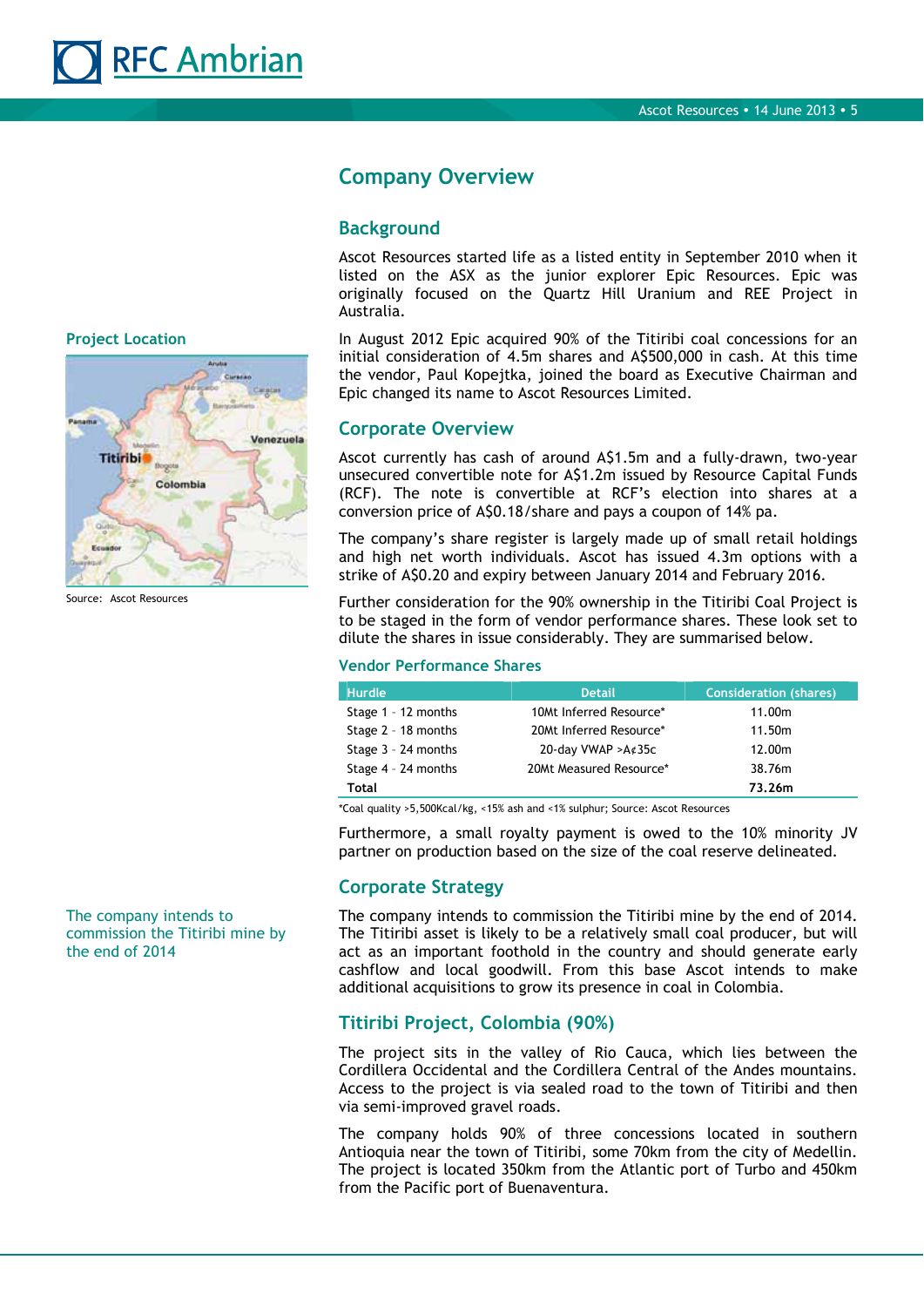

To date Ascot has completed drilling, mapping of outcropping seams and resistivity surveys, largely focused on the southern two concessions.

The coal seams are hosted within a thin package of sediments that are surrounded by volcanics. It is the proximity of these large igneous bodies that is believed to have cooked up the coal seams to form a semi-soft coking coal in a region known for its thermal coal.

#### **Titiribi Geology and Drilling**



Source: Ascot Resources

Drilling to date has indicated 25 seams of varying thickness (from less than 1m to 13m), and mining is likely to be focused around three primary seams, the main one of which averages around 5m thickness. The seams dip at approximately 55° and are truncated by a number of cross-cutting faults. Management does not believe these faults disrupt the stratigraphy significantly, and reports good continuity of seams. The current drilling programme will lead to an initial inferred coal resource in July that will assist in a scoping study and coal quality analysis (that is running concurrently).

Drilling to date has indicated 25 seams of varying thickness (from less than 1m to 13m)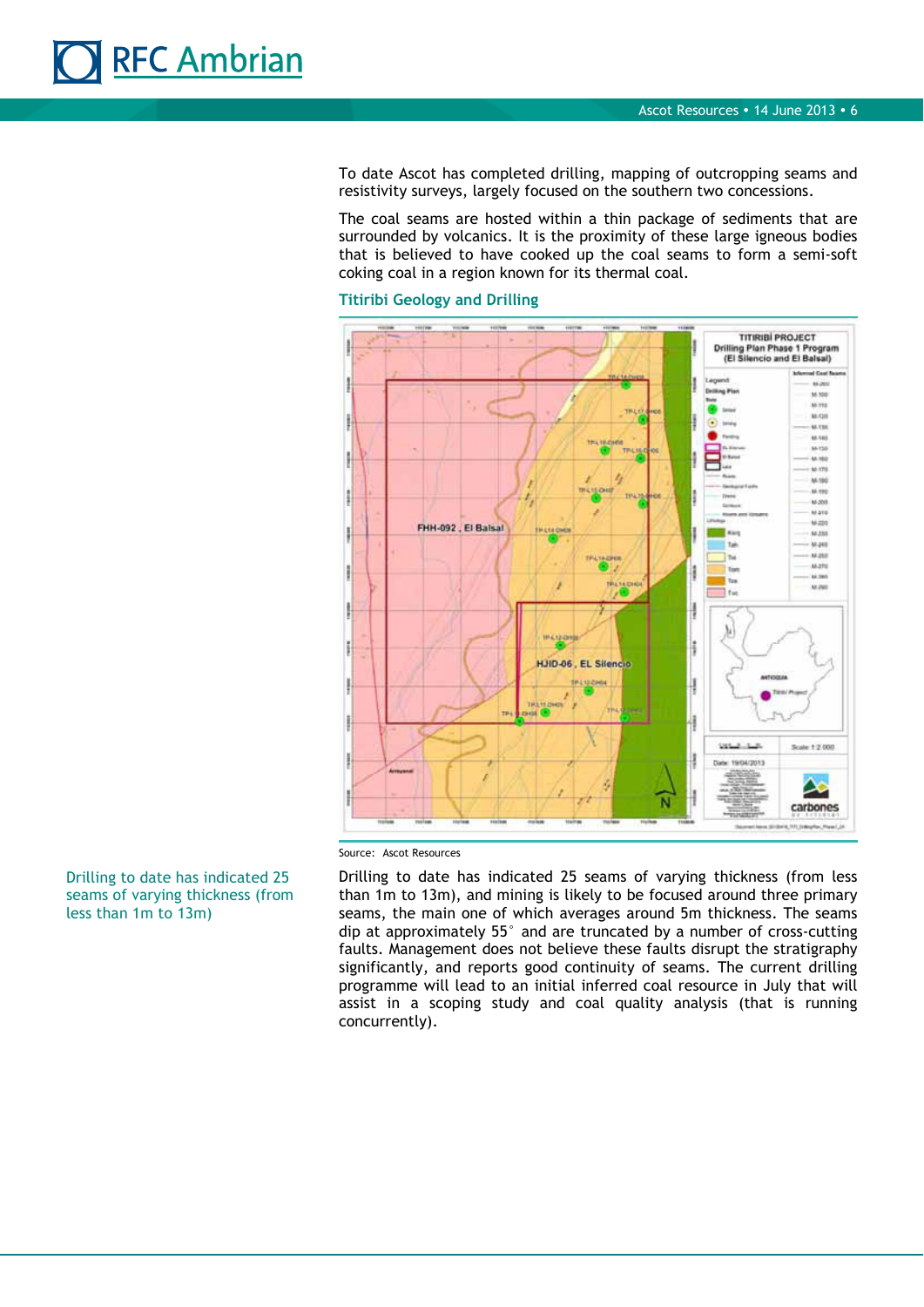

#### **Drilling at the Titiribi Project**



Source: Ascot Resources

Preliminary coal quality analysis is reasonably encouraging (as shown in the table below). In our view the moisture, ash, free swelling index (FSI) and calorific value (CV) are all favourable for a semi-soft coking coal. Sulphur is relatively high in some seams; even the company's targeted <1% sulphur is on the high side, and this will likely require blending by customers and may attract a discount. However, much of this high sulphur may occur as discrete bands of pyrite that could be stockpiled and sold at cost locally, allowing for a lower sulphur export product. The volatiles in this coal are quite high, but within the scope of acceptability.

A real positive is the unusually low phosphorous in the raw coal. This is likely to attract a premium and will, at least partly, offset possible discounts for sulphur, etc. Further test-work is required; this is currently underway.

#### **Coal Quality Analysis**

| <b>Raw Coal Quality</b>   | <b>Seam Mining Range</b> | <b>AZQ Blended Target</b> |
|---------------------------|--------------------------|---------------------------|
| Total Moisture (%)        | ~10                      | ~10                       |
| Ash $(\%)$                | $5.5 - 9.5$              | $7-8$                     |
| FSI(%)                    | $5-9$                    | >5                        |
| Phosphorous (%)           | $0.003 - 0.004$          | $0.003 - 0.004$           |
| <b>Volatile Matter</b>    | $37 - 41.5$              | <39                       |
| <b>Total Sulphur</b>      | $0.71 - 1.56$            | $\leq 1$                  |
| Calorific Value (Kcal/kg) | 7,390-7,790              | >6.500                    |

Source: Ascot Resources

The company does not expect to wash the coal. This will keep initial capital costs low, perhaps in the region of just US\$25m.

Mining of the coal will be through an open pit. Given the relatively narrow nature of some seams and the desire not to wash the coal, mining will need to be relatively selective and utilise quite small machinery. The dip of the ore and width of the seams make for a fairly high strip ratio (in the order of 10:1). However, the company believes that it will be profitable with small-scale mining despite the amount of waste that will be mined.

#### Preliminary coal quality analysis is reasonably encouraging

A real positive is the unusually low phosphorous in the raw coal

#### Mining will need to be relatively selective and utilise quite small machinery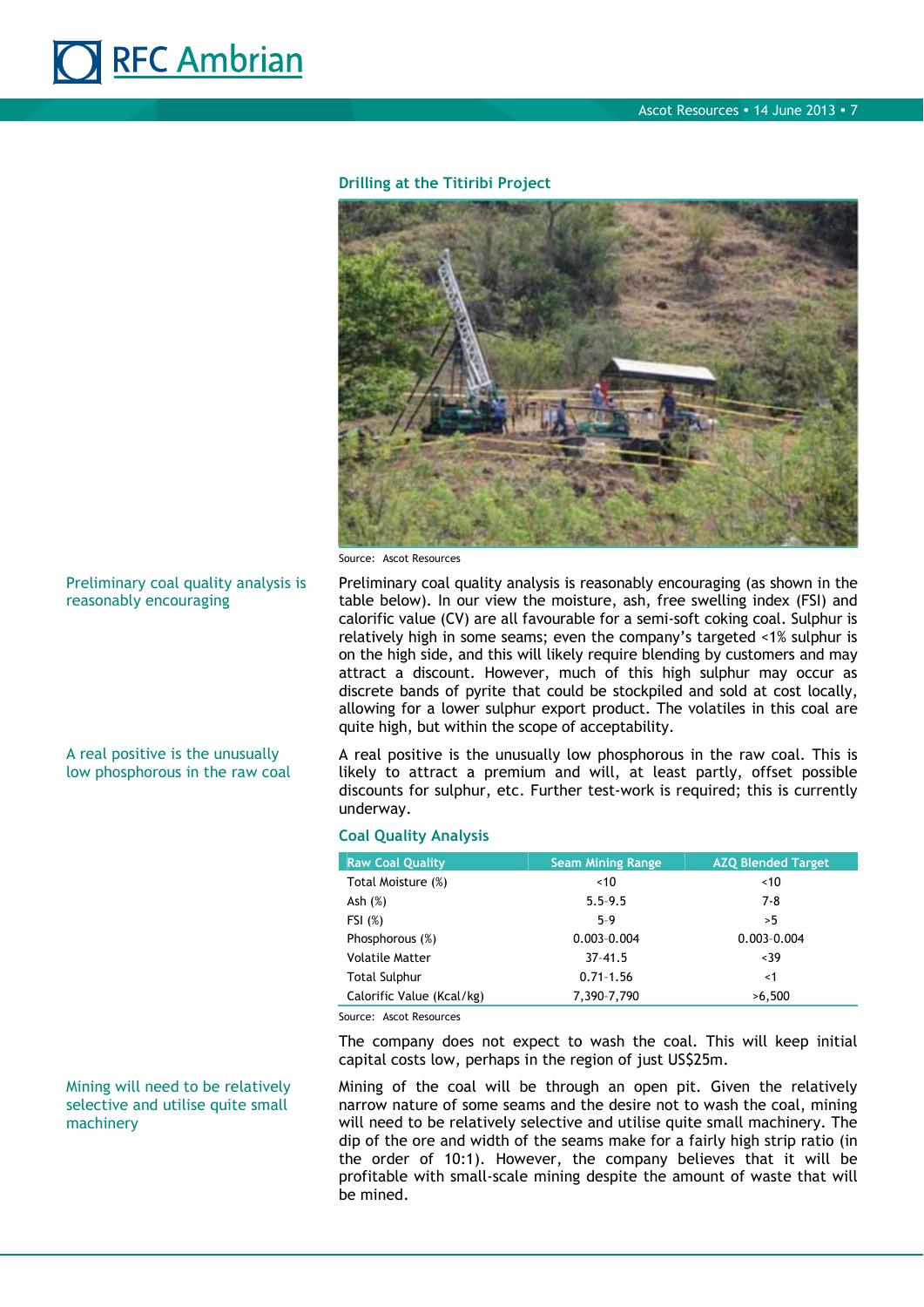Ascot expects to operate at mining cash costs of US\$45/t to mine gate

RFC Ambrian

Relatively low production, commencing at 250,000tpa and possibly ramping up to 750,000tpa

Located just a few kilometres from a sealed highway that could be used to truck the coal to the ports of Buenaventura on the Pacific coast (450km) or to Turbo on the Atlantic coast (350km)

Managing Director Andy Caruso has mined this type of geology before at Collie in Western Australia, and ASX-listed Cockatoo Coal is also working high strip ratios and steeply dipping seams in Queensland. Given the low operating costs in Colombia, Ascot expects to operate at mining cash costs of US\$45/t to mine gate despite its relatively high strip ratio.

The operation will be restricted to relatively low production, commencing at 250,000tpa and possibly ramping up to 750,000tpa. This could have its advantages though as it will attract low government royalties and thus require a far less arduous approvals process.

Approximately 15km from the project is the locally-owned La Margarita mine that has been in operation since 2006. This operation has been mining seams of thermal coal that have a very similar geometry to Titiribi (often steeper dipping seams). The La Margarita operation trucks coal over 300km to market.

### **The Path to Production**

On completion of a scoping study Ascot intends to complete an infill drilling programme and reserve estimate and then commence mining and environmental approvals. In 2H14 Ascot aims to complete both the permitting process and trial mining. The company (optimistically) hopes to be in production by late 2014.

#### **Infrastructure**

The project is located just a few kilometres from a sealed highway that could be used to truck the coal to the ports of Buenaventura on the Pacific coast (450km) or to Turbo on the Atlantic coast (350km). The company would likely build a 2.2km long conveyor belt along the river valley from the project and across the Rio Cauca to the highway.

#### **Titiribi Project Location and Infrastructure**



Source: Ascot Resources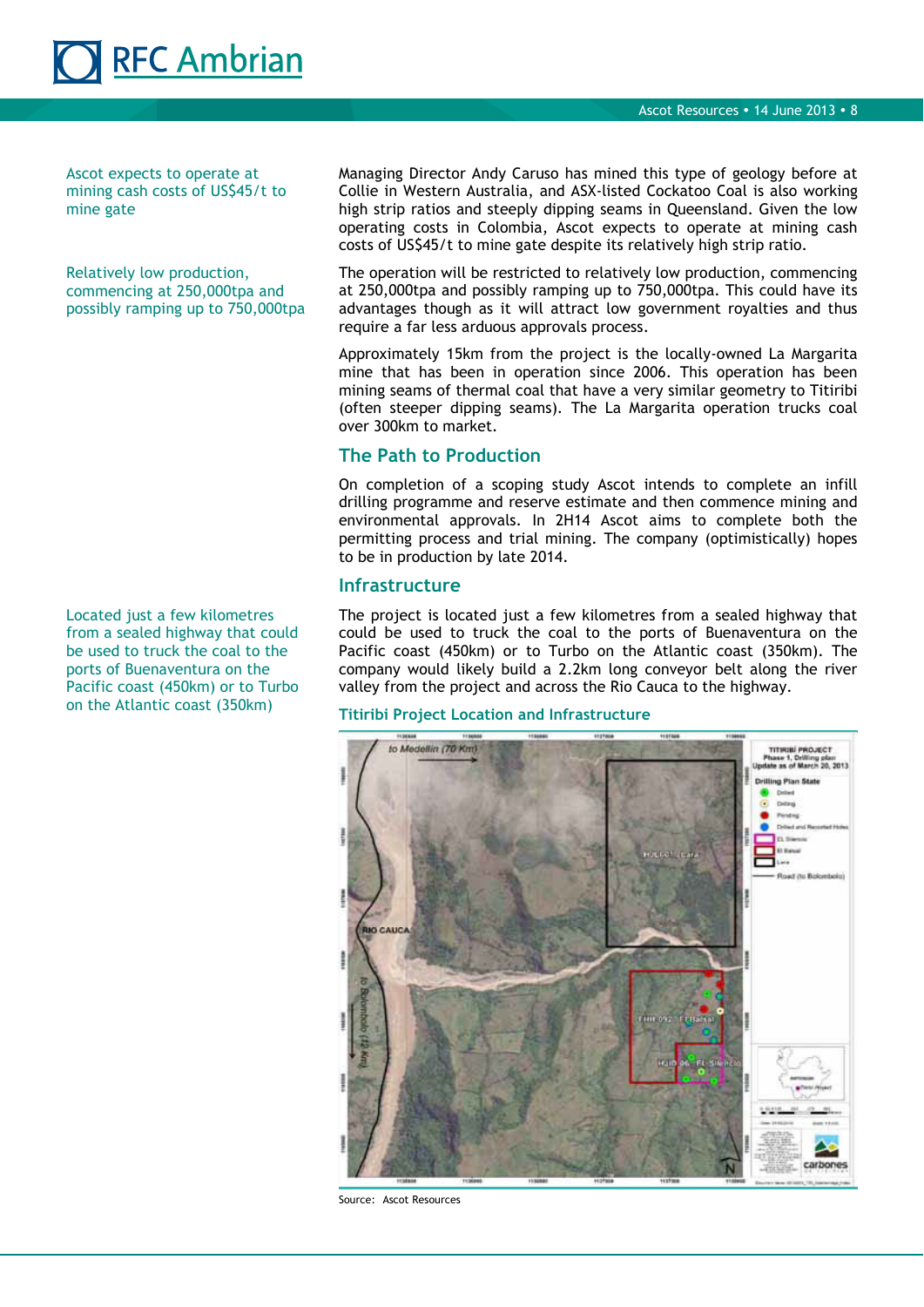

The company estimates a tolling cost in the region of US\$35/t

The cost of trucking the ore to either port is relatively low and the company estimates a tolling cost in the region of US\$35/t. Also, a backhaul discount is reportedly achievable and could result in cheaper haulage costs. Ascot has commenced preliminary discussions with the port of Buenaventura to secure access to available stockpiling, loading facilities and services. Ascot estimates a cost in the region of US\$10/t for port handling and ship loading.

### **Off-take Options**

Ascot's most likely off-takers are within South America. Brazil has a significant requirement for coking coal and Peru is also reportedly in need of this. The larger Brazilian market is likely to suit exports from the Atlantic port of Turbo, although Buenaventura remains an option for both. As a Pacific port it is also well placed to export to Asia.

We assume that the company will produce a semi-soft, high volatile coking coal that will have quite high sulphur and ultra-low phosphorous. Overall we would expect a slight discount to benchmark pricing and view this as a useful blending product. We have assumed what we feel is a conservative price of US\$120/t FOB for Ascot's coal. If Ascot can get the coal on a ship for US\$90/t, with US\$25m initial capital then Titiribi looks a viable project.

The company will likely be able to produce a quantity of high-quality thermal coal for export. This is reportedly being bought for as much as US\$115/t on Peru's Pacific coast. Ascot is well placed to produce excellent quality thermal coal with easy export options out of Buenaventura to Peru.

#### **Future Acquisitions**

The coal seams look to open up in width to the south of Titiribi into concessions under application by a gold explorer. It seems likely that once these concessions are granted Ascot could gain an option to explore and exploit coal along-strike from Titiribi. This could substantially grow the Titiribi operational capacity.

Ascot has stated that Titiribi represents just a foothold in Colombia and an opportunity to gain credibility in-country and grow the business through acquisitions in the Colombian coal space. Ascot is one of just a small number of junior coal companies in a country that is awash with coal majors, including BHP, Anglo American, Xstrata, Glencore and Drummond.

We have assumed what we feel is a conservative price of US\$120/t FOB for Ascot's coal

Titiribi represents just a foothold in Colombia and an opportunity to gain credibility in-country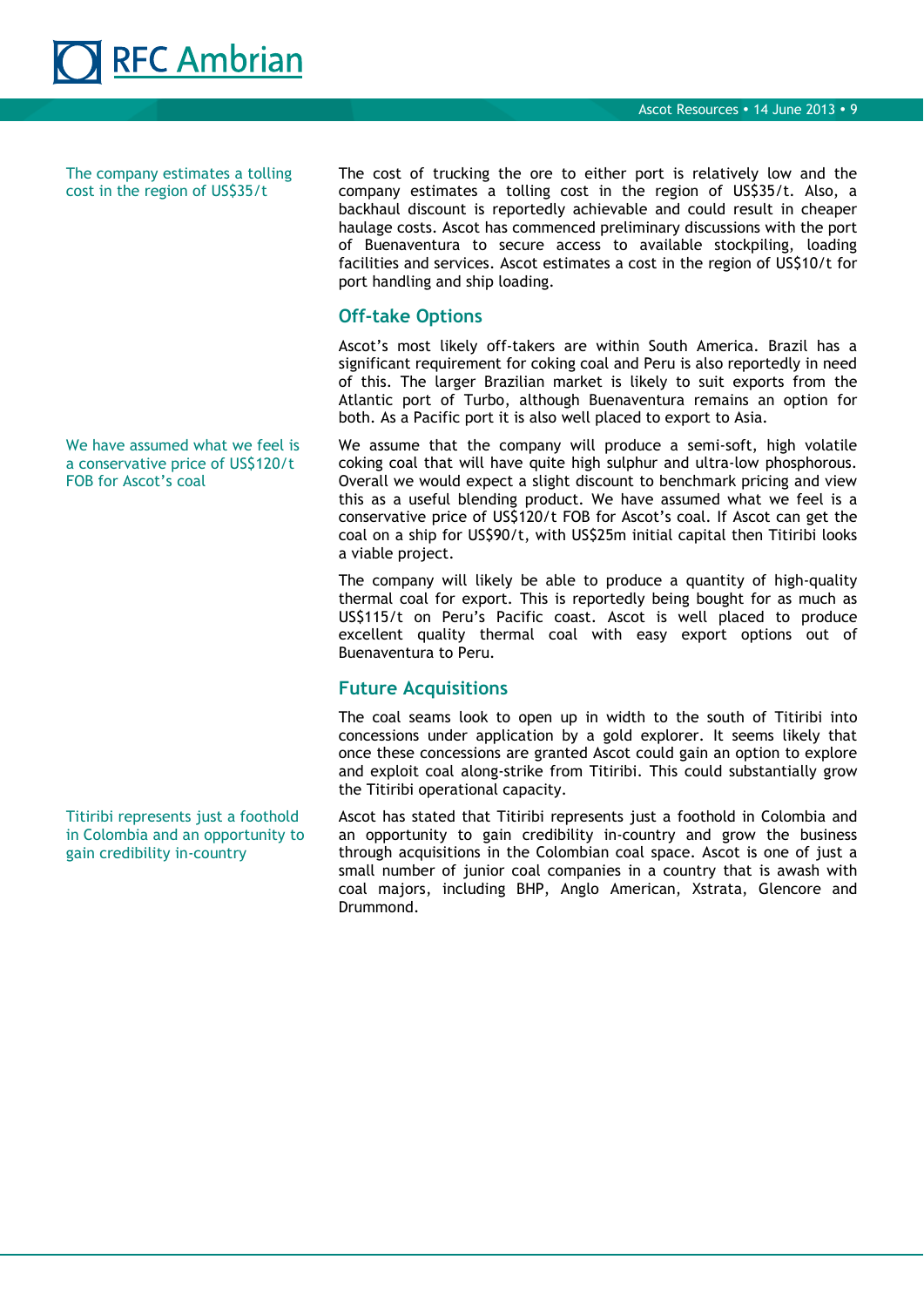## **Colombia**

The Republic of Colombia is the fourth largest country in South America, with over 46m people, and is the fourth largest economy in Latin America, known for the production and export of coffee, flowers, emeralds, coal and oil.

Colombia was recently awarded an investment grade rating by Standard & Poor's, Moody's and Fitches, with the ratings agencies noting its improved macroeconomic credibility and security conditions. Similarly, the World Bank ranks Colombia fifth (out of 183 countries) in its 'protecting investors' index.

Colombia is in the enviable position of being the only South American country bordering both the Atlantic and Pacific oceans. BHP, Anglo American, Xstrata, Glencore and Drummond are all operating in the growing Colombian coal market; Colombia is the world's fourth largest exporter of coal and has the largest identified coal resource base in South America. Colombia's overall coal production was 85.8 Mt in 2011 and 89.2Mt in 2012. On average, Colombian coal ranks second in energy values globally. The country is strategically situated to export to Europe, with the EU being the largest importer of Colombian coal in 2011. Demand is also increasing from Asia. With the Brazilian steel industry expected to grow in the coming decade, the 'local' market for coking coal is likely to increase. Recent reports suggest that Colombia expects to increase coal exports to approximately 150Mt by 2020.

In April 2011, Colombia, in collaboration with Peru, Chile and Mexico, formed the Pacific Alliance (AP), which integrates the respective economies based on geographic location, allowing free trade and liberalised labour movement. Moreover, Chile, Peru and Colombia have formed a unique stock exchange, with Mexico in the process of being incorporated. The resulting platform, in addition to offering greater liquidity and increased access to capital funding, will have a combined market cap of US\$1.2tn, slightly larger than the ASX.

Colombia was ranked seventh in Behre Dolbear's 2012 country mining investment attractiveness and ranked  $42<sup>nd</sup>$  in the World Bank's 'Doing Business' survey in 2012. Royalties for coal are just 5% for production below 3Mtpa.

Since the election of incumbent President Santos, Colombia has seen a period of relative political stability and enjoyed a transition to higher socio-economic status, with income levels to upper middle status. One of the hallmarks of the current government has been acknowledgement of the internal armed conflict with FARC guerrillas, together with the accompanying proposed economic reparation for the victims and restitution of their lands. Indeed, over the last eight months government officials and FARC leaders have been in extensive peace negotiations in Havana, which are reportedly progressing well. It is thought that a signed peace deal between the two parties could add up to 1.5% to annual economic growth, which is already among the highest in South America.

BHP, Anglo American, Xstrata, Glencore and Drummond are all operating in the growing Colombian coal market

Colombia was ranked seventh in Behre Dolbear's 2012 country mining investment attractiveness

Over the last eight months government officials and FARC leaders have been in extensive peace negotiations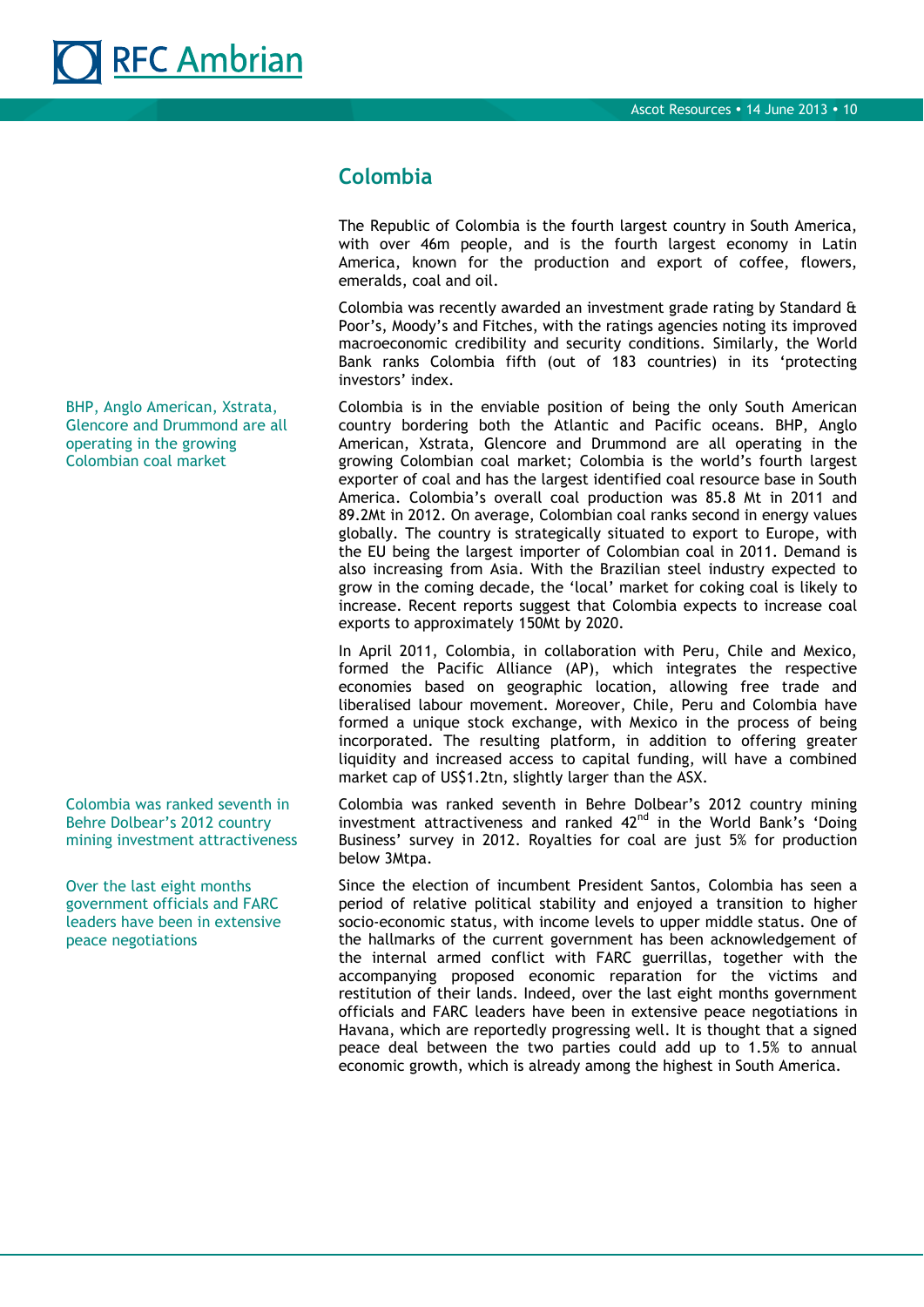

### **Board and Management**

**Executive Chairman — Paul Kopejtka** has a Bachelor's Degree in Chemical Engineering and is a member of the Australian Institute of Company Directors. Mr Kopejtka has been associated with a number of listed Australian companies, notably Murchison Metals Ltd, Extract Resources Ltd and Indo Mines Ltd. Under Paul's leadership Murchison successfully developed the Jack Hills Iron Ore Stage 1 mine, producing 2Mtpa of high-grade iron ore.

**Managing Director — Andrew Caruso** has over 20 years' experience in the mining industry, including operations, management and executive roles within Australia and overseas. He spent over five years working in significant Australian coal operations, including two years at BHP Coal in Queensland. For the past two-and-a-half years he was CEO of Crosslands Resources Ltd, which is developing the Jack Hills Iron Ore Expansion Project in Western Australia. Prior to that he was the Managing Director of Australasian Resources Ltd (ASX: ARH), which is developing the Balmoral South Iron Ore Project in Western Australia. Mr Caruso has a Bachelor's Degree in Mining Engineering and is a member of the Australian Institute of Company Directors.

**Non-executive Director — Joseph van den Elsen** is currently an Executive Director and the Country Manager — Colombia for the Hampshire Mining Group, a privately-owned coal project development company, as well as being a Director of (and a shareholder in) Ascot Equities Pty Ltd. Prior to joining the Hampshire Mining Group, Mr van den Elsen was an Associate Director with UBS, having previously held a comparable position with Goldman Sachs JBWere. A permanent Colombian resident, fluent in Spanish, Mr van den Elsen provides Ascot Resources with invaluable incountry experience, as well as being integral to the company's ambitions to grow by acquisition.

**Non-executive Director — Francis De Souza** has many years' experience in financial services, specialising in corporate advisory and equity markets, with a specific focus on the resources sector. Mr De Souza is the co-founder of Otsana Capital Pty Ltd, a boutique advisory firm specialising in M&A, capital raisings and IPOs. Mr De Souza has facilitated a number of resource transactions, ranging from reverse takeovers, project evaluations through to IPOs and capital raisings.

**Project Director — John Malysa** has over five years' management experience in mining steeply dipping seams in both Colombia (La Francia) and Venezuela (Mina Norte). At both projects John encountered and successfully navigated around minor faulting and multiple dipping angles recovery rates ranged from 85% to 90% at both mines.